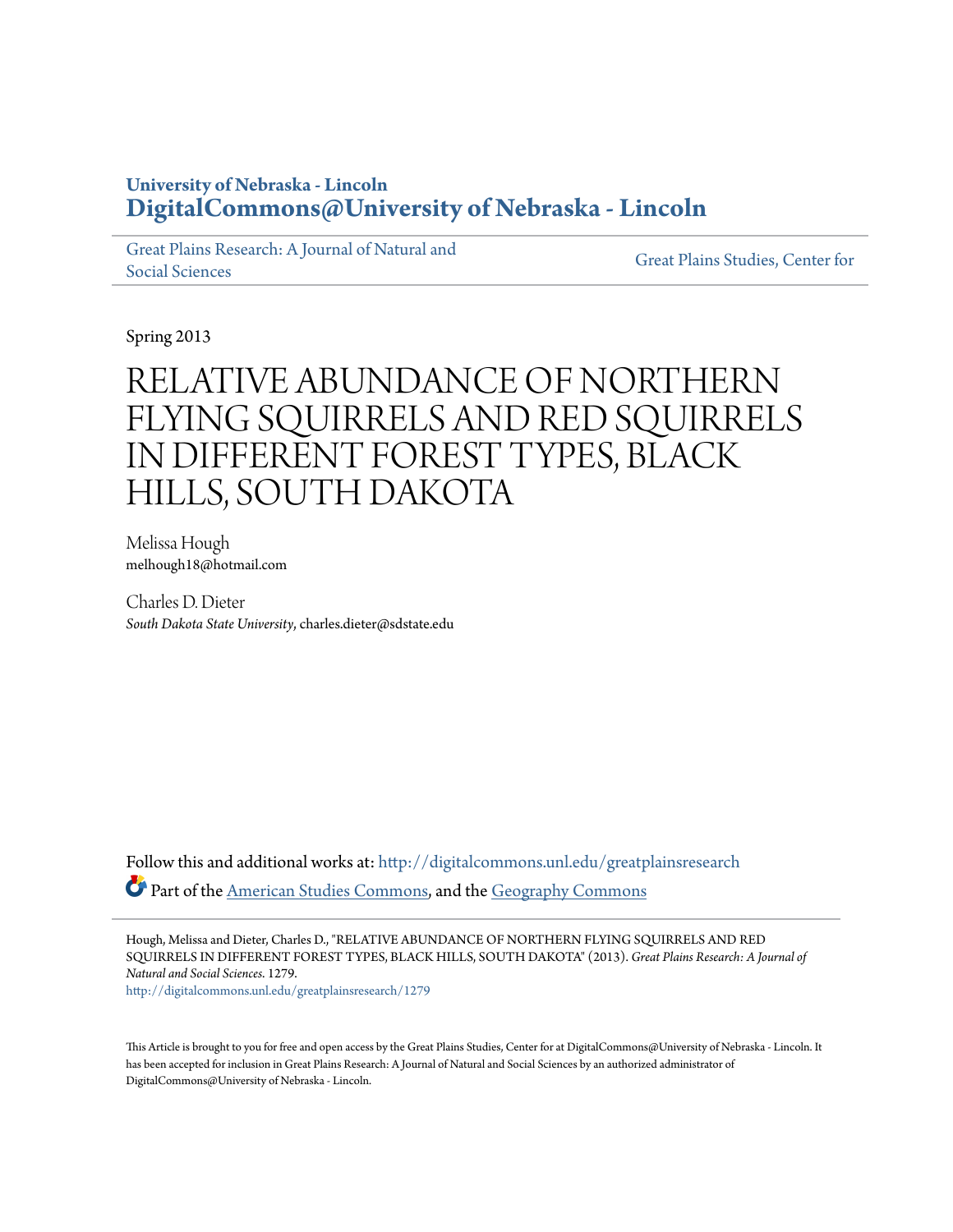# **RELATIVE ABUNDANCE OF NORTHERN FLYING SQUIRRELS AND RED SQUIRRELS IN DIFFERENT FOREST TYPES, BLACK HILLS, SOUTH DAKOTA**

## **Melissa Hough**

*89 Brook Road Cochecton, NY 12726 Melhough18@hotmail.com* 

and

### **Charles Dieter**

*Department of Natural Resource Management South Dakota State University Northern Plains Biostress, Room 139B Brookings, SD 57007 Charles.Dieter@sdstate.edu* 

ABSTRACT-Northern flying squirrels *(Glaucomys sabrinus)* and red squirrels *(Tamiasciurus hudsonicus)* in the Black Hills National Forest (BHNF) of South Dakota represent isolated populations. Because data on both species in the region are limited, and because the northern flying squirrel in South Dakota and the Black Hills National Forest has species of concern status, we trapped throughout BHNF to determine relative abundance in different forest types for both populations. For northern flying squirrels, capture rate was higher in the northern and western hills compared to the southern and eastern hills, whereas for red squirrels, capture rate was higher in the western hills, followed by the southern and eastern hills. The northern hills are classified as mesic coniferous forest transitioning to a dry coniferous forest in the southern hills. In addition, the northern hills is characterized by a mixed coniferous-deciduous forest, whereas the southern and eastern hills are characterized by even-aged managed coniferous stands. Understanding the abundance of these two isolated squirrel populations in the different forest types of the BHNF is important in intensively managed forests, because management decisions can impact isolated populations.

Key Words: Black Hills National Forest, *Glaucomys sabrinus,* northern flying squirrel, red squirrel, small mammal, *Tamiasciurus hudsonicus* 

#### **INTRODUCTION**

In the Black Hill National Forest (BHNF) of western South Dakota, disjunct and isolated populations of both the northern flying squirrel *(Glaucomys sabrinus bangsi*  [Rhoads]; King 1951; Wells-Gosling and Heaney 1984) and red squirrel *(Tamiasciurus hudsonicus dakotensis;*  Turner 1974) occur and coexist. Due to the limited abundance, isolation from source populations (Kiesow 2008), and changes to forest structure due to forest management practices, northern flying squirrels in the BHNF are considered a species of concern (USDA Forest Service 2005; South Dakota Department of Game, Fish, and Parks

Manuscript received for review, September 2012; accepted for publication, November 2012.

2006). Disjunct populations of northern flying squirrels at the southern edge of their range have not been well studied (Weigl 2007). Northern flying squirrels are mycophagous and play an important role in dispersing mycorrhizal fungal spores (Carey et al. 1999; Loeb et al. 2000; Pyare and Longland 2001; Vernes 2004). Flying squirrels are part of a squirrel-fungus-tree mutualism that may help maintain forest ecosystems such as those in BHNF (Weigl 2007).

The population of red squirrels *(Tamiasciurus hudsonicus dakotensis;* Turner 1974) in the Black Hills is isolated, and there are no previous studies on red squirrels there. Red squirrels may be considered a keystone species because of their larderhoarding behavior (Pearson and Ruggiero 2003). Middens produced by red squirrels serve as a storage area for seeds and add structure to managed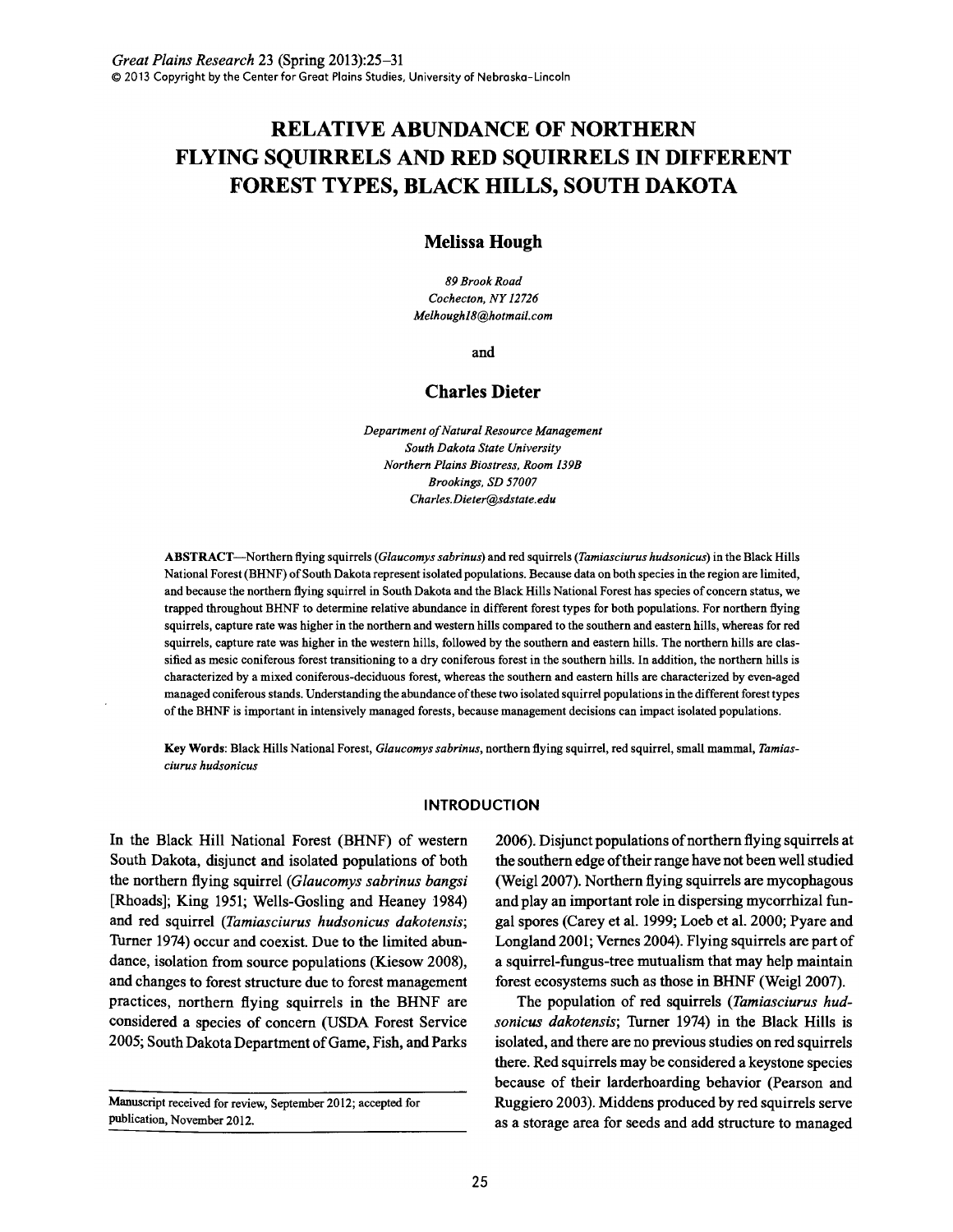and even-aged forests, and decaying matter in the middens provides nutrient stores (Koprowski 2005).

Northern flying squirrels and red squirrels coexist throughout most of their range; however, northern flying squirrels are nocturnal (Wells-Gosling and Heaney 1984) and red squirrels diurnal (Steele 1998). The two squirrel species are sympatric and depend on mature coniferous forests for nest sites and food resources, such as fungi and seeds. However, currently no data exist on distribution and abundance of northern flying squirrels or red squirrels throughout BHNF and across their range within forest stands dominated by ponderosa pine *(Pinus ponderosa:* 83% [USDA Forest Service 2005]) and intensively managed for timber. Studying BHNF populations is important for both species because there is a threat to disjunct squirrel populations, which may be impacted by human activities such as clear-cutting, development, or any activity destroying extensive tracts of habitat (Koprowski 2005; Weigl 2007). Our objectives were to use live trapping to determine relative abundance of northern flying squirrel and red squirrel populations in different forest types in the BHNF. All methods were approved by South Dakota State University Institutional Animal Care and Use Committee (04-A021).

#### **METHODS**

#### Study Area

This study was conducted in the Black Hills National Forest, located in western South Dakota (43°26'20"-44°32'7" N, 104°4'36"-103°13'9" W) (Fig. 1). The BHNF is a unique ecosystem that consists of forest surrounded by Great Plains grasslands (Froiland 1990). The ponderosa pinedominated hills extend 900-1200 m above the surrounding Great Plains prairie. The Black Hills were formed by mountain uplift, extend 200 km north to south and 100 km east to west, and encompass 486,000 ha. Their elevation range is approximately 1,200 to 2,207 m, with the forested region extending to 2,102 m (Froiland 1990).

The southern Black Hills has a warmer (9.3°C) and drier (45-51 cm/yr) annual climate than the northern portion of the range (7.2°C and 61-66 cm/yr; Shepperd and Battaglia 2002). Ponderosa pine is found throughout the BHNF and is the most abundant tree species, dominating 83% of the landscape (USDA Forest Service 2005). In the central to southern hills, quaking aspen *(Populus tremuloides*) and paper birch *(Betula papyrifera)* are interspersed with pine in the bottomlands and along water sources; spruce occurs sporadically and is commonly found along streams; and there is little to no understory.



Figure 1. Location of trap sites for northern flying squirrels and red squirrels in the southern (2005), northern (2006), and western (2007) portions of the Black Hills National Forest, South Dakota (May-August, 2005-2007). Custer State Park (CSP) and Wind Cave National Park (WCNP) are located in the southeast portion of the Black Hills region.

In the northern hills, white spruce *(Picea glauca)* is more abundant, comprising 2% of the vegetation (USDA Forest Service 2005). The northern hills has an understory component, primarily bur oak *(Quercus macrocarpa),*  but may also include American elm *(Ulmus americana),*  green ash *(Fraxinus pennsylvanica),* box elder *(Acer negundo),* and eastern hophornbeam *(Ostrya virginiana)*  (Hoffman and Alexander 1987). Quaking aspen and paper birch dominate moister environments, particularly in disturbed areas, of the central to northern BHNF (Hoffman and Alexander 1987).

#### **Trapping**

From May through August 2005, we trapped both squirrel species along established transects throughout the southern to southeastern BHNF (Fig. 1). Ten Tomahawk live traps (Model 201:  $40 \times 13 \times 13$  cm, Tomahawk Live Trap Co., Tomahawk, WI) were placed 50 m apart; this distance ensures at least four traps were in each northern flying squirrel's home range (Hough and Dieter 2009a) and three traps were in each red squirrel's home range (Kiesow 2008). This distance also accounts for home range overlap between squirrels (Carey et al. 1991). Trap placement was alternated between the ground at the base of a tree and on a branch of a tree, secured at a height of 1 to 2 m. We covered traps with ground litter and bark and baited each with oil-packed tuna or a mixture of peanut butter, oatmeal, and bacon-grease.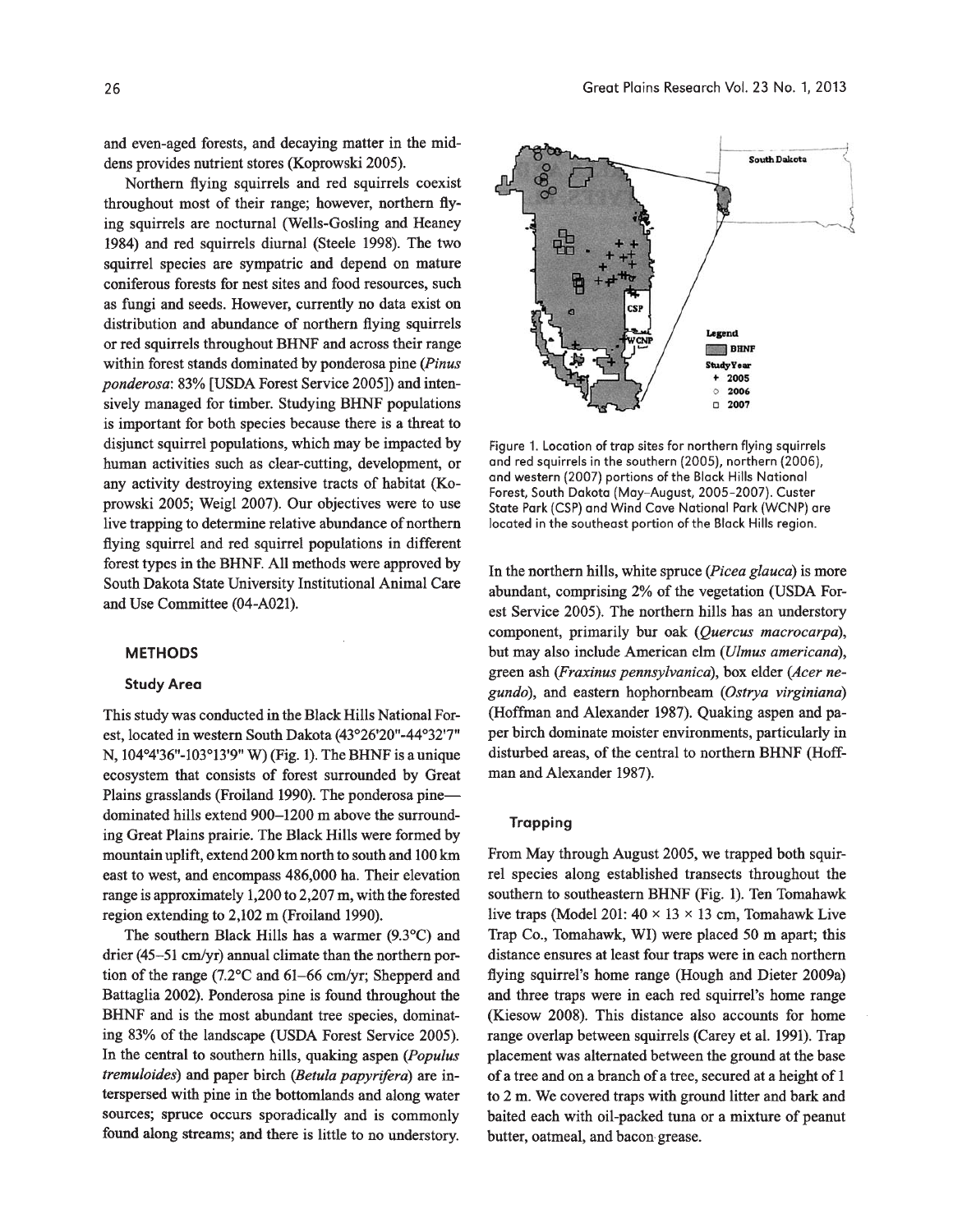From May through August 2006 and 2007, we trapped both squirrel species along established transects throughout the northern and western BHNF, respectively (Fig. 1). We placed all traps in trees, because during 2005 more squirrels of both species were captured in tree traps than ground traps. We alternated 10 single-door Tomahawk live traps and 10 double-door Havahart live traps (Model 1025:  $45.7 \times 12.7 \times 12.7$  cm, Woodstream Corporation, Lititz, PA). All traps were baited with a mixture of peanut butter, oatmeal, and bacon grease. During all years, we set traps for at least 14 trap nights and checked them each morning.

#### Captures

Each individual squirrel was weighed and classified as an adult  $(>100 \text{ g}$  for northern flying squirrels and  $>200 \text{ g}$ for red squirrels) or juvenile. We determined the sex and reproductive condition of adults by examining the condition of male scrotums and female teats (Godin 1960). We inserted a passive integrated transponder (PIT) tag (Biomark, Boise, ID) subcutaneously into each squirrel using a 12-gauge sterile syringe implanter. Each PIT tag microchip had a unique number for identifying individual squirrels to monitor recaptures.

#### Statistical Analysis

Statistical analyses were conducted using JMP IN 4.0 (SAS Institute Inc., Cary, NC) using an  $\alpha$  = 0.05. Shapiro-Wilk's test was used to test all variables for normality. Because assumptions of normality and heterogeneity were not always met, we performed nonparametric tests. Sex ratios for adults were determined for each squirrel species and ratios were compared to a 1:1 ratio with likelihood ratio  $\Box^2$ . We tested for differences in trapping success between years using chi-square analysis.

#### RESULTS

In the southern and southeastern hills (2005 study year), we captured 34 northern flying squirrels with 13 recaptures in 3,489 trap nights, for a trapping success of 1.4% (Table 1). In the northern hills, we captured 97 northern flying squirrels with 80 recaptures in 4,220 trap nights, for a trapping success of 4.2%. In the western hills, we captured 35 northern flying squirrels with 38 recaptures in 2,624 trap nights, for a trapping success of  $2.8\%$ . Overall, the trapping success was 2.9%. Capture rate was higher in the northern hills than in the southern hills  $(\Box^2 = 59.38, P = 0.0001)$ . There was no difference in

capture rate between the northern and western hills  $(\Box^2 = 0.065, P = 0.80)$  when comparing capture rates for the same trapping months (May and June). Capture rate was higher in the western hills than in the southern hills  $(\Box^2 = 38.07, P = 0.0001)$  when comparing capture rates for the same trapping months (only May and June). Overall, there was an increase in trapping success as summer progressed ( $\Box^2$  = 93.65, *P* = <0.0001) (Fig. 2).

In the southern hills, we captured 40 red squirrels with 7 recaptures in 3,489 trap nights, for a trapping success of 1.4% (Table 1). In the northern hills, we captured 17 red squirrels with 5 recaptures in 4,220 trap nights, for a trapping success of 0.5%. In the western hills, we captured 82 red squirrels with 12 recaptures in 2,624 trap nights, for a trapping success of 3.6%. Overall, the trapping success was 1.6%. Capture rate was higher in the southern hills than in the northern hills ( $\Box^2 = 92.21$ ,  $P = \langle 0.0001 \rangle$ . Capture rate was higher in the western hills than in the southern hills ( $\Box^2$  = 26.90, P = <0.0001) and northern hills  $(\Box^2 = 103.08, P = 0.0001)$  when comparing capture rates for the same trapping months (only May and June). Overall, trapping success during June was two times higher than trapping success during May, July, and August  $(\Box^2)$  $= 15.20, P = 0.002$  for red squirrels (Fig. 2). When years were combined, the sex ratio for adult northern flying squirrels was not different from 1:1, but we caught more male adult red squirrels than females (Table 2).

#### **DISCUSSION**

#### Distribution

The highest trapping success for northern flying squirrels (4.2%) occurred in the northern hills. The northern BHNF is classified as mesic coniferous forest (Marriott et a1. 1999), which typically supports higher population densities of northern flying squirrels than xeric forest (Lehmkuhl et a1. 2006; Hough 2008). Gabel et al. (2006) found that 90% of the contents of northern flying squirrel feces collected from captured squirrels in the northern BHNF were fungal spores. Hypogeous fungi fruiting bodies require moist, nutrient-rich and cool environments to grow (Pyare and Longland 2001). An increase in moisture results in an increase in fungal community diversity (Carey and Johnson 1995) and abundance (Luoma et a1. 1991). In a related study, northern flying squirrels in BHNF were positively associated with higher precipitation and closer distances to streams (relative to availability) (Hough and Dieter 2009b).

Trapping success for red squirrels was low in the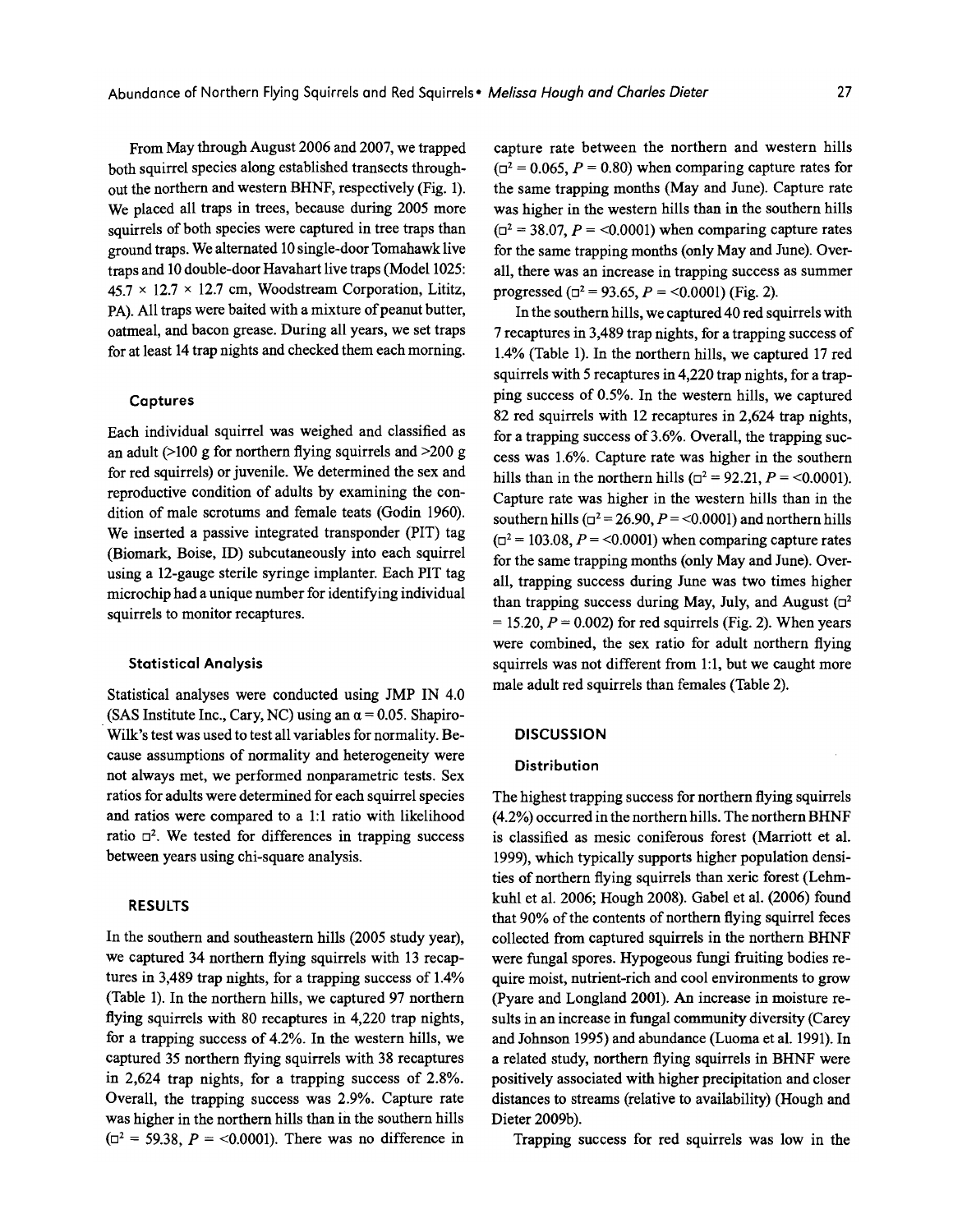| Study area and year        | Total trap nights | Northern flying squirrels |                      | <b>Red squirrels</b> |                      |
|----------------------------|-------------------|---------------------------|----------------------|----------------------|----------------------|
|                            |                   | Captures (n)              | Trapping success (%) | Captures (n)         | Trapping success (%) |
| Southern Black Hills, 2005 |                   |                           |                      |                      |                      |
| May                        | 1,009             | $\boldsymbol{2}$          | 0.20                 | 9                    | 0.89                 |
| June                       | 1,430             | 14                        | 0.98                 | 24                   | 1.68                 |
| July                       | 700               | 12                        | 1.71                 | 14                   | 2.00                 |
| August                     | 350               | 19                        | 5.43                 | 0                    | 0.00                 |
| Total                      | 3,489             | 47                        | 1.35                 | 47                   | 1.35                 |
| Northern Black Hills, 2006 |                   |                           |                      |                      |                      |
| May                        | 870               | 23                        | 2.64                 | $\mathbf{1}$         | 0.11                 |
| June                       | 1,420             | 38                        | 2.68                 | 1                    | 0.07                 |
| July                       | 600               | 35                        | 5.83                 | $\mathbf{0}$         | 0.00                 |
| August                     | 1,330             | 81                        | 6.09                 | 20                   | 1.50                 |
| Total                      | 4,220             | 177                       | 4.19                 | 22                   | 0.52                 |
| Western Black Hills, 2007  |                   |                           |                      |                      |                      |
| May                        | 1,374             | 11                        | 0.80                 | 30                   | 2.18                 |
| June                       | 1,250             | 62                        | 4.96                 | 64                   | 5.12                 |
| Total                      | 2,624             | 73                        | 2.78                 | 94                   | 3.58                 |
| <b>Total</b>               | 10,333            | 297                       | 2.87                 | 163                  | 1.58                 |

| TABLE 1.                                                                     |
|------------------------------------------------------------------------------|
| NUMBER OF CAPTURES AND TRAPPING SUCCESS RATES FOR NORTHERN                   |
| FLYING SQUIRRELS AND RED SQUIRRELS IN THE BLACK HILLS, MAY–AUGUST, 2005–2007 |

northern hills and higher in the western and southern hills. Red squirrels rely heavily on conifer seeds (Kemp and Keith 1970; Rusch and Reeder 1978; Kiesow 2008) and are adapted to drier environments, conditions found in the western and southern hills. Kiesow (2008) determined 94.5% of stomach content from red squirrels captured in BHNF consisted of pine seeds.

The northern hills is characterized by well-developed forest understory, more snags and coarse woody debris, and a mixed coniferous-deciduous forest, whereas the southern and eastern hills are characterized by even-aged managed coniferous stands with little to no understory or ground cover (Marriott et al. 1999). Red squirrels are associated with coniferous forests, as the resources they required, including food and shelter, are provided by conifers (Kemp and Keith 1970). Northern flying squirrel abundance has been linked to increased understory cover (Smith et al. 2004), snags, and down, dead, decaying wood (Carey et al. 1999). Understory provides increased foraging opportunities by providing cover from predators (Carey 1995; Carey et al. 1999; Pyare and Longland 2002), and

some understory species may provide food for northern flying squirrels (Smith et al. 2004). Snags provide nesting locations for northern flying squirrels. Down woody debris provides cover, travel paths, burrow sites, and a substrate for northern flying squirrel food such as fungi and lichen (Maser et al. 1985; Carey and Johnson 1995).

Northern flying squirrel trapping success was higher in the northern hills and western hills than the southernsoutheastern hills. Juvenile recruitment for northern flying squirrels was earlier in the northern and western hills than in the southern hills. In the southern hills, the first juvenile was captured in August, whereas in the northern hills the first juvenile was captured on July 4 and in the western hills on June 20. After the first juvenile capture, juveniles were regularly captured throughout the rest of the summer. In both study areas, trapping success increased as the summer progressed, but there was a marked increase during the months of juvenile recruitment.

The month with highest trapping success for both species was the month with highest juvenile recruitment. This occurred during August (6.0%) for northern flying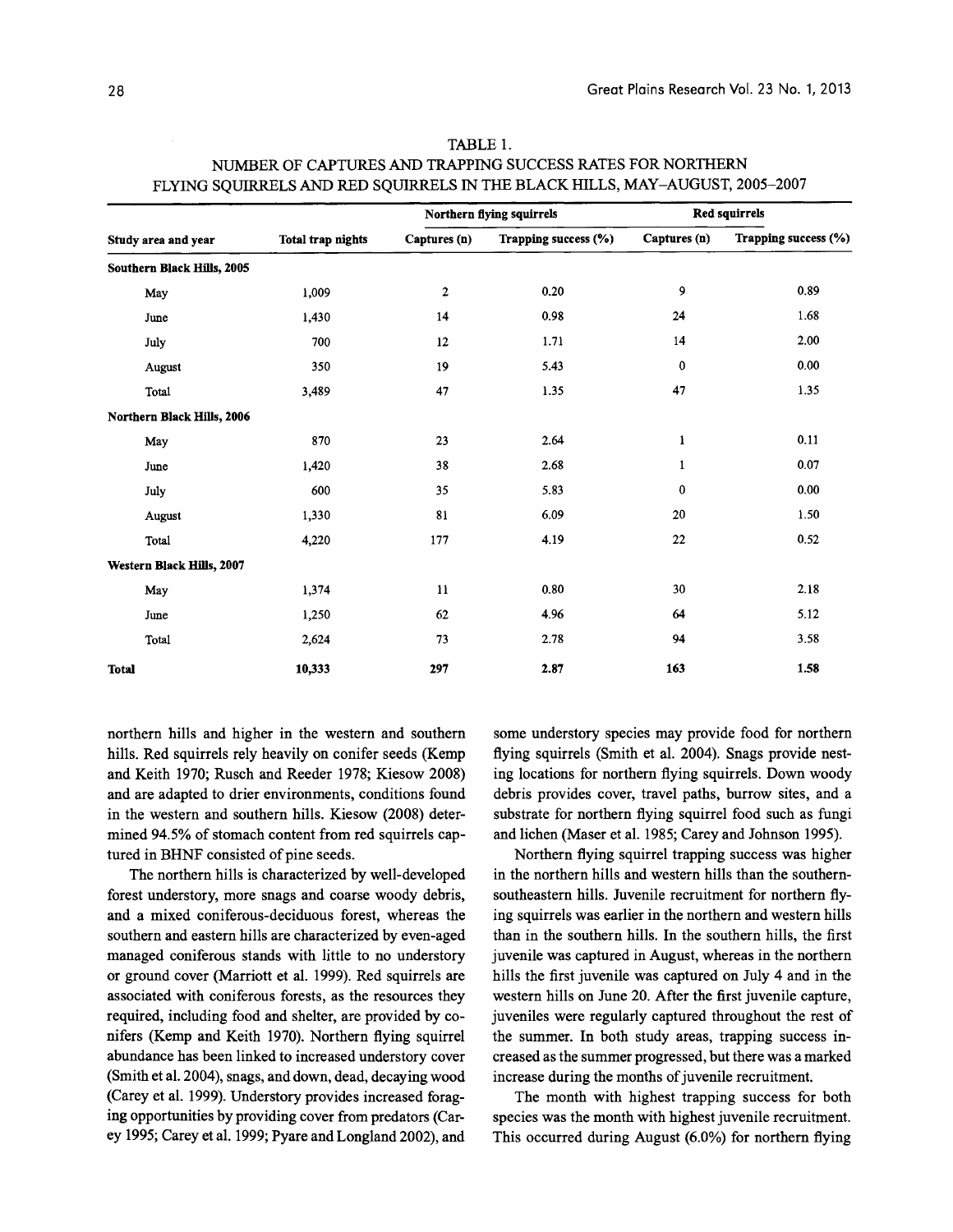

Figure 2. Comparison of trapping success for northern flying squirrels (NFS) and red squirrels (RS) during the months of May-August, 2005-2007, in the Black Hills National Forest, South Dakota.

squirrels and during June (2.2%) for red squirrels. For northern flying squirrels, the increase in trapping success during July reflects the beginning of the juvenile recruitment period, and recruitment peaks during August (Fig. 2). Red squirrel capture success peaks during June, with a marked decrease in August.

#### Sex Ratio

Sex ratios for northern flying squirrels are not normally skewed (Smith 2007), as was found in this study (Table 2). Vernes (2004) had similar results in New Brunswick. In western Oregon, Rosenberg and Anthony (1992) found no sex ratio difference for northern flying squirrels in oldgrowth stands, but they found a higher proportion of females in second-growth stands. Rosenberg and Anthony (1992) also found more juveniles in second-growth stands and suggested these stands were sink habitats.

There were more male than female red squirrels trapped in the BHNF (Table 2). Vernes (2004) reported a sex ratio difference in favor of males during one year of study in New Brunswick. In other areas across their range, male and female juvenile red squirrel sex ratios were similar, but adult sex ratios increased in favor of males as age increased (Kemp and Keith 1970; Davis and Sealander 1971; Rusch and Reeder 1978). Higher capture rates for males may exist because males move around while females are caring for their young (Kemp and Keith 1970) or because of habitat conditions, as Rosenberg and Anthony (1992) suggested for northern flying squirrels.

Our results indicate that northern flying squirrels were present throughout the BHNF but were most abundant

TABLE 2. COMPARISON OF SEX RATIOS FOR NORTHERN FLYING SQUIRRELS AND RED SQUIRRELS IN THE BLACK HILLS NATIONAL FOREST, MAY-AUGUST, 2005-2007

| Year  |       | Northern flying squirrel |        | <b>Red squirrel</b> |  |  |
|-------|-------|--------------------------|--------|---------------------|--|--|
|       | M: F  | P-value*                 | $M:$ F | P-value*            |  |  |
| 2005  | 11:17 | 0.26                     | 16:13  | 0.58                |  |  |
| 2006  | 24:19 | 0.45                     | 6:4    | 0.53                |  |  |
| 2007  | 21:14 | 0.24                     | 25:13  | 0.05                |  |  |
| Total | 56:50 | 0.56                     | 47:30  | 0.05                |  |  |

\* All comparisons tested with Fisher's exact text ( $P \le 0.05$ ).

in the mesic mixed coniferous-deciduous forest in the northern hills, with well-developed forest understory and more snags and coarse, woody debris. Northern flying squirrels were also most abundant in the western hills, which is a transition from the northern hills to the southern hills. The western hills are dominated by coniferous trees with aspen and birch in the bottomlands and along water sources. In addition, there is some understory and ground cover, as these forests are not as intensively managed as the even-aged coniferous forests in the southernsoutheastern hills. Juvenile recruitment was earlier in the northern and western hills, resulting in higher capture rates. Red squirrels were also present throughout the BHNF but were most abundant in the less intensively managed coniferous forests of the western hills, where there is some understory and ground cover, followed by the southern-southeastern hills, which is comprised of intensively managed even-aged coniferous stands with little to no understory or ground cover. Very few red squirrels were captured or observed in the mesic mixed coniferousdeciduous forests in the northern hills.

Understanding the abundance of these two isolated squirrel populations in the different forest types of the BHNF is important in intensively managed forests, because across their range the two squirrel species play important roles in the forests they occupy, and management decisions can impact isolated populations. The results of this study contribute to the knowledge gap for populations of northern flying squirrels at the southern portion of their range (Smith 2007; Weigl 2007), and they also provide information on red squirrels, which have not been well studied in the Black Hills National Forest.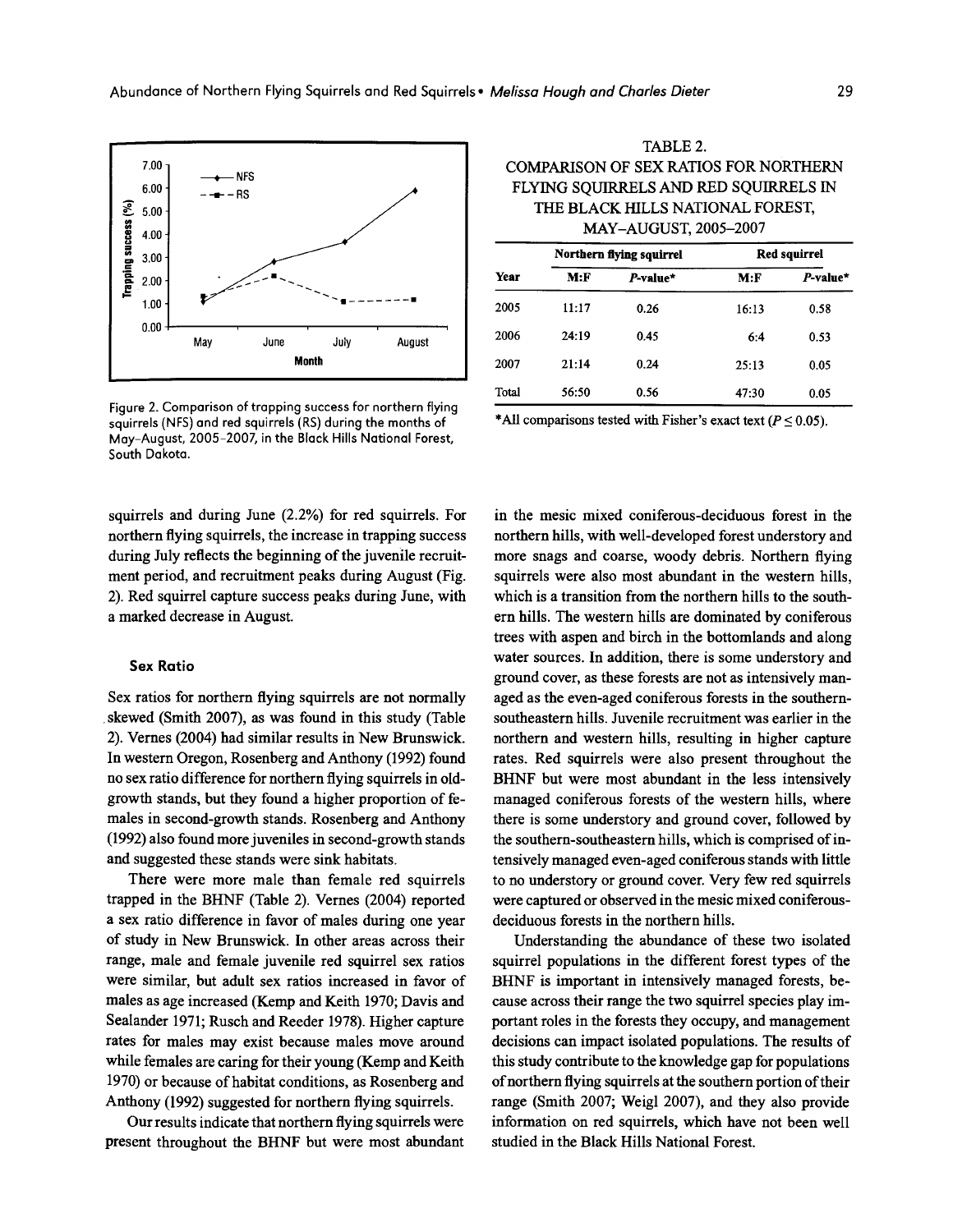#### **ACKNOWLEDGMENTS**

We thank two anonymous reviewers for their helpful comments. The South Dakota Department of Game, Fish, and Parks provided funding for this project through the State Wildlife Grants Program, Federal Assistance Study Number 2414. Additional funding was provided by South Dakota State University. We would like to thank project collaborator A. Kiesow; BHNF Forest Service employees C. Staab and J. Rydalch; our technicians M. Greer, K. Cudmore, J. Booth, B. Seiler, and N. Hough; and volunteers P. McCarthy, M. Schickel, S. Gunsaulus, S. Leroux, and V. Shamblen for their enthusiasm and dedication to the project.

#### **REFERENCES**

- Carey, AB. 1995. Sciurids in Pacific Northwest managed and oldgrowth forests. *Ecological Applications*  5:648-61.
- Carey, AB., B.L. Biswell, and lW. Witt. 1991. Methods for measuring populations of arboreal rodents. USDA Forest Service Pacific Northwest Research Station, Portland, OR.
- Carey, A.P., and M.L. Johnson. 1995. Small mammals in managed, naturally young, and old-growth forests. *Ecological Applications 5:336-52.*
- Carey, A.B., J. Kershner, B. Biswell, and L. Dominguez de Toledo. 1999. Ecological scale and forest development: Squirrels, dietary fungi, and vascular plants in managed and unmanaged forests. *Wildlife Monographs 142:1-71.*
- Davis, D., and J.A. Sealander. 1971. Sex ratio and age structure in two red squirrel populations in northern Saskatchewan. *Canadian Field-Naturalist*  85:303-8.
- Froiland, S.G. 1990. *Natural History of the Black Hills and Badlands.* Center for Western Studies, Sioux Falls, SD.
- Gabel, A., C. Ackerman, M. Gabel, E. Krueger, S. Weins, and L. Zierer. 2010. Diet and habitat of northern flying squirrels *(Glaucomys sabrinus)* in the Black Hills of South Dakota. *Western North American Naturalist 70:92-104.*
- Godin, A.J. 1960. A compilation of diagnostic characteristics used in aging and sexing game birds and mammals. MS thesis, University of Massachusetts, Amherst.
- Hoffman, G.R., and R.R. Alexander. 1987. Forest vegetation in the Black Hills National Forest of South

Dakota and Wyoming: A habitat type classification. USDA Forest Service, Rocky Mountain Forest and Range Experiment Station, Research Paper RM-276, Fort Collins, CO.

- Hough, M.l 2008. Research techniques, habitat use, and ecology of northern flying squirrels, and research techniques and distribution of red squirrels in the Black Hills National Forest and northeast South Dakota. MS thesis, South Dakota State University, Brookings.
- Hough, M.l, and C.D. Dieter. 2009a. Home range and habitat use of northern flying squirrels in the Black Hills, South Dakota. *American Midland Naturalist*  162:112-24.
- Hough, M.l, and C.D. Dieter. 2009b. Resource selection habitat model for northern flying squirrels in the Black Hills, South Dakota. *American Midland Naturalist 162:356-72.*
- Kemp, G.A., and L.B. Keith. 1970. Dynamics and regulation of red squirrel *(Tamiasciurus hudsonicus)*  populations. *Ecology 51:763-79.*
- Kiesow, AM. 2008. Genetic structure of northern flying squirrel *(Glaucomys sabrinus)* and red squirrel *(Tamiasciurus hudsonicus)* populations in the Black Hills. PhD diss., University of South Dakota, Vermillion.
- King, J.A. 1951. Subspecific identity of the Black Hills flying squirrels *(Glaucomys sabrinus). Journal of Mammalogy 32:469-70.*
- Koprowski, lL. 2005. Pine squirrel *(Tamiasciurus hudsonicus):* A technical conservation assessment. USDA Forest Service, Rocky Mountain Region. http://www.fs.fed.us/r2/projects/scp/assessments /pinesquirrel.pdf (accessed April 23, 2006).
- Lehmkuhl, J.F., K.D. Kistler, J.S. Begley, and J. Boulanger. 2006. Demography of northern flying squirrels informs ecosystem management of western interior forests. *Ecological Application*  16:584-600.
- Loeb, S.C., F.H. Tainter, and E. Gazares. 2000. Habitat associations of hypogeous fungi in the southern Appalachians: Implications for the endangered northern flying squirrel *(Glaucomys sabrinus coloratus). American Midland Naturalist 144:286-96.*
- Luoma, D., R. Frenkel, and 1M. Trappe. 1991. Fruiting . of hypogeous fungi in Oregon Douglas-fir forests: Seasonal and habitat variation. *Mycologia*  83:335-53.
- Marriott, H., D. Faber-Langendoen, A. McAdams, D. Stutzman, and B. Burkhart. 1999. Black Hills Com-